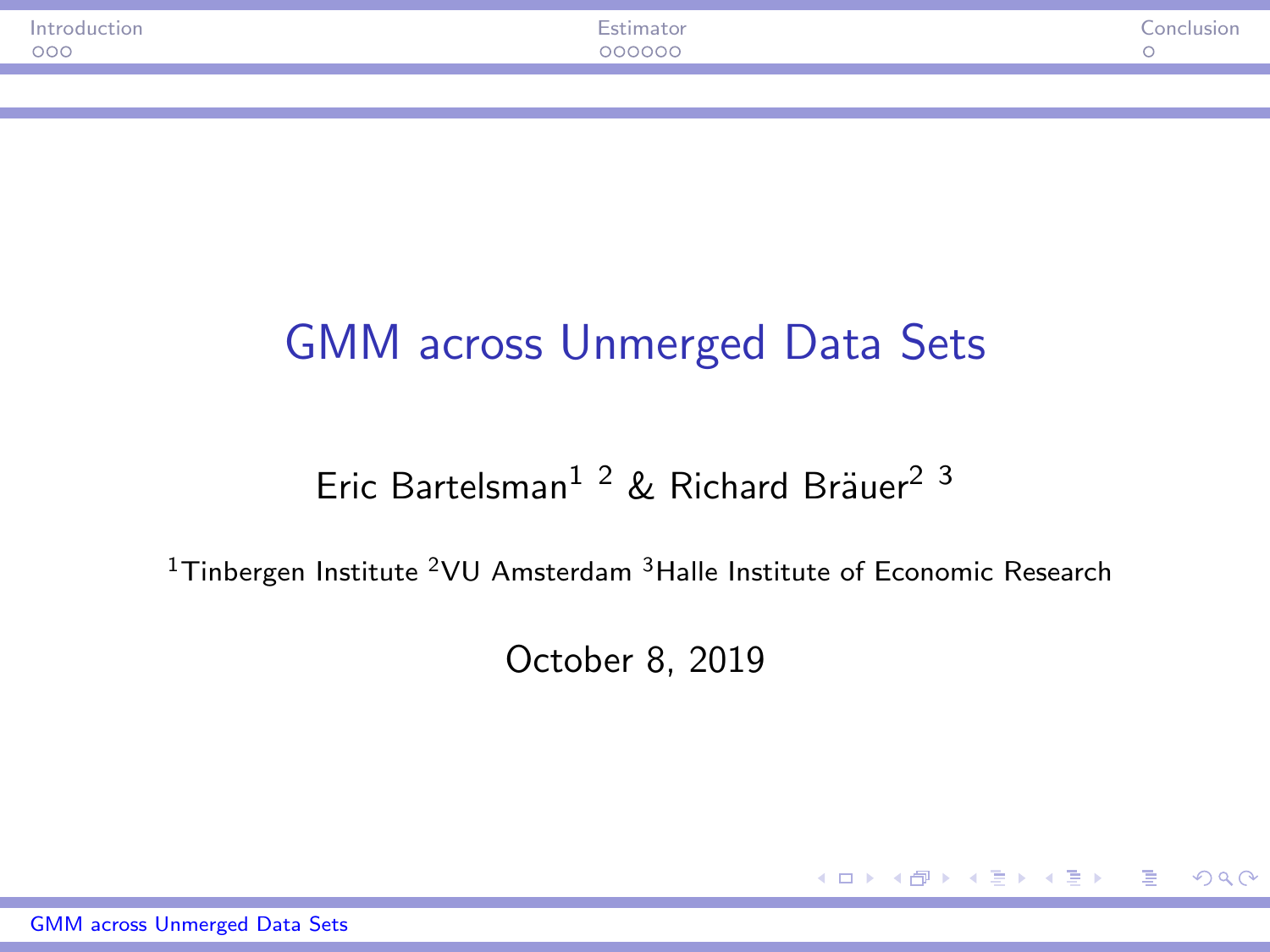<span id="page-1-0"></span>

| Introduction<br>.<br>$\bullet$ 00 | <b>Contract Contract</b><br>COOCOO | $\sim$ |
|-----------------------------------|------------------------------------|--------|
|                                   |                                    |        |
|                                   |                                    |        |

Problem



 $\blacktriangleright$  Researchers often face confidential data they are not allowed to access without anonymization

 $QQ$ 

∢ロト (何) (ヨ) (ヨ)

- $\blacktriangleright$  Patient Data
- $\blacktriangleright$  Employer-employee Data
- $\blacktriangleright$  Individual Firm Data

<sup>I</sup> ...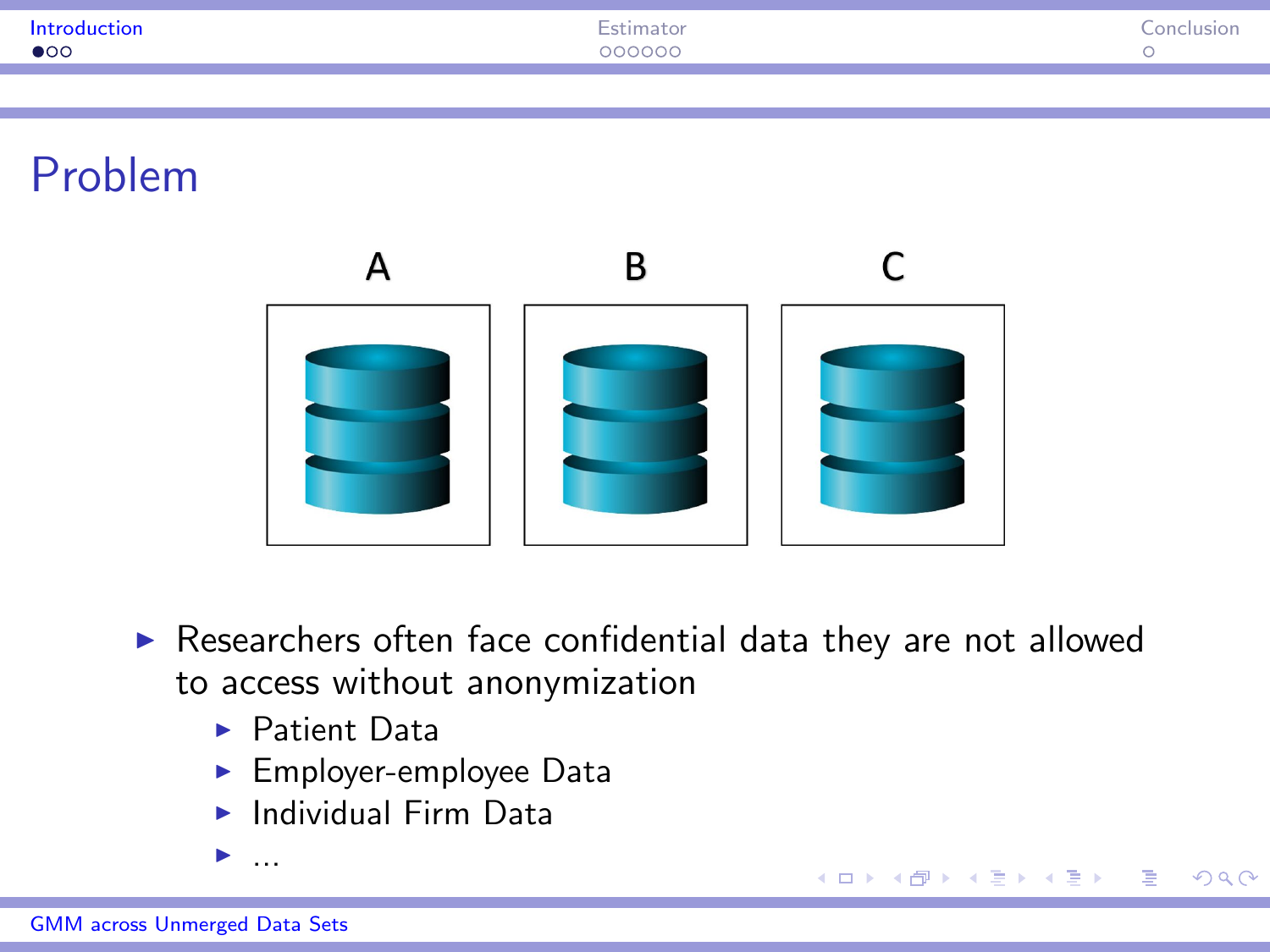| .<br>$\circ \bullet \circ$ | $ -$<br>200000 | nnc |
|----------------------------|----------------|-----|
|                            |                |     |

### Current Solutions

#### Micro Moments Databases

- $\blacktriangleright$  Collect nonconfidential group info (Bartelsman & Barnes 2004; Bartelsman, Hagsten & Polder 2018)
- $\blacktriangleright$  Allow analysis at level between micro and macro
- $\triangleright$  Observations correspond to groups of individual firms

#### Two sample IV

- $\blacktriangleright$  Estimation with two different samples describing the same process (Angrist & Krueger 1992)
- ► Instruments,  $\overrightarrow{Z}$  and  $\frac{1}{\sqrt{2}}$  and outcomes  $\overrightarrow{Y}$  in sample 1
- ► End. variables  $\overrightarrow{X}$  and  $\frac{2}{\sqrt{2}}$  in sample 2

 $QQ$ 

#### New estimator:

Arbitrary linear GMM spanning multiple unmerged data silos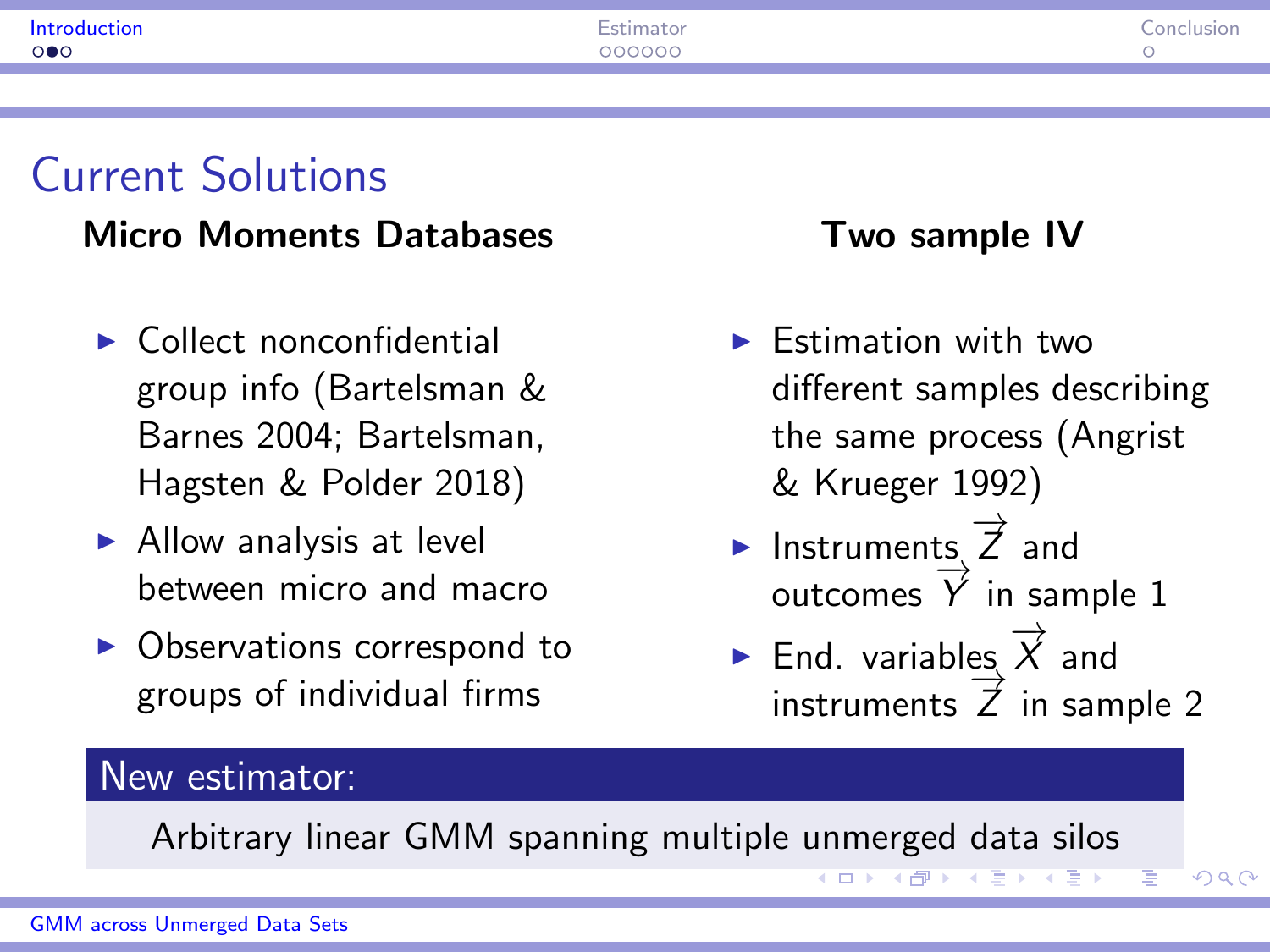<span id="page-3-0"></span>

| .<br>000 | $ -$<br>20000 |  |
|----------|---------------|--|
|          |               |  |

# Example: CompNet

- $\triangleright$  CompNet collects micro moments from representative firm data
- $\triangleright$  However: Some questions are hard to answer with moments
	- $\triangleright$  What effects do EU subsidies have on the targeted firms?
	- $\triangleright$  What is the return of investment on R&D for the firm?
	- $\triangleright$  What is the cross-country production function in a sector?

 $\Omega$ 

- $\blacktriangleright$  ...
- $\triangleright$  Firm level regression would be most straightforward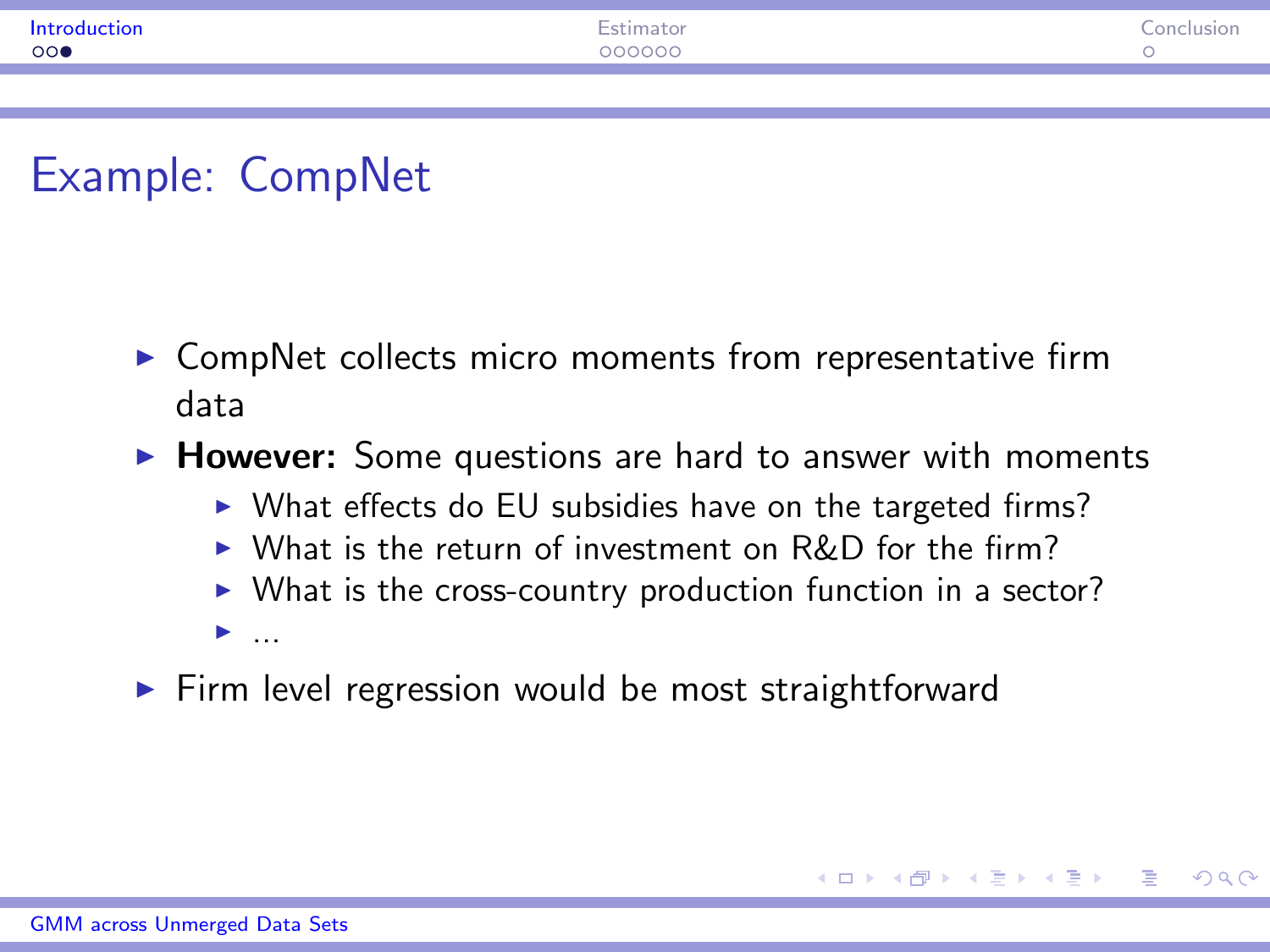<span id="page-4-0"></span>

| roduction<br>000 | 100000 |  |
|------------------|--------|--|
|                  |        |  |

 $\triangleright$  Data split in several sets with  $Z, X \& Y$  (CompNet)

$$
\blacktriangleright \hat{\beta} = (Z'X)^{(-1)}(Z'Y)
$$



同 ▶ ヨ ヨ ▶ ヨ ヨ ▶

 $QQ$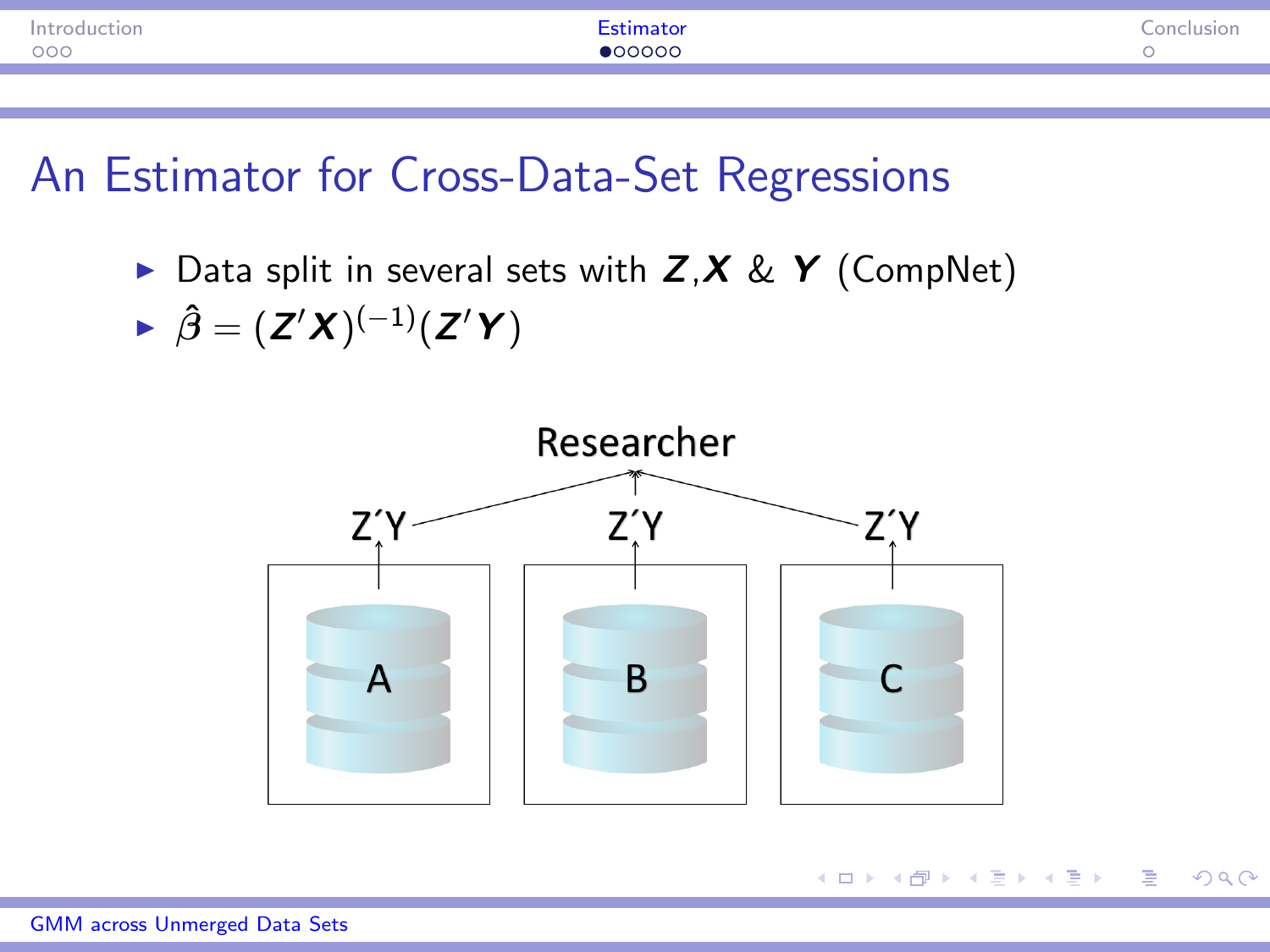| 000<br>ഥറററ<br>x | tion |  |
|------------------|------|--|
|                  |      |  |

 $\triangleright$  Data split in several sets with  $Z, X \& Y$  (CompNet)

$$
\blacktriangleright \hat{\beta} = (Z'X)^{(-1)}(Z'Y)
$$

$$
\left(\mathbf{Z}'\mathbf{Y}\right) = \begin{bmatrix} \sum_{i}^{N} (1 * y_{i}) \\ \sum_{i}^{N} (z_{i}^{1} * y_{i}) \\ \sum_{i}^{N} (z_{i}^{2} * y_{i}) \\ \cdots \end{bmatrix} = \underbrace{\begin{bmatrix} \sum_{i}^{K} (1 * y_{i}) \\ \sum_{i}^{K} (z_{i}^{1} * y_{i}) \\ \sum_{i}^{K} (z_{i}^{2} * y_{i}) \\ \cdots \end{bmatrix}}_{\text{Data Source A}} + \underbrace{\begin{bmatrix} \sum_{i}^{N} (1 * y_{i}) \\ \sum_{i}^{N} (z_{i}^{1} * y_{i}) \\ \sum_{i}^{N} (z_{i}^{2} * y_{i}) \\ \cdots \end{bmatrix}}_{\text{Data Source B}} + \underbrace{\begin{bmatrix} \sum_{i}^{N} (1 * y_{i}) \\ \sum_{i}^{N} (z_{i}^{2} * y_{i}) \\ \cdots \end{bmatrix}}_{\text{Data Source B}} \tag{1}
$$

 $OQ$ 

重

→ イラン イヨン イラン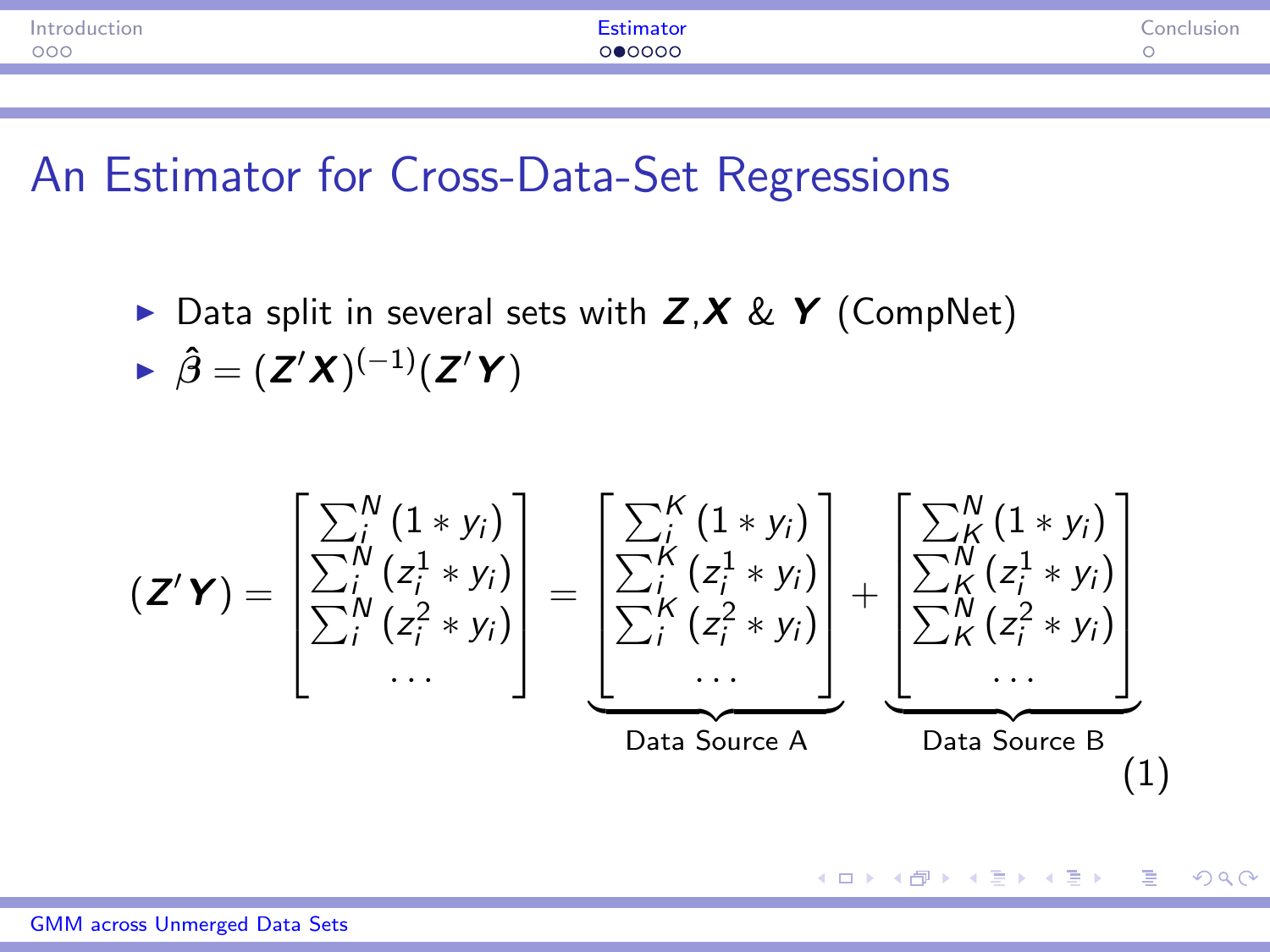<span id="page-6-0"></span>

| troduction<br>000 | 000000 |  |
|-------------------|--------|--|
|                   |        |  |

## Cross-country-TFP-estimation

 $\blacktriangleright$  TFP only comparable if derived from the same production function

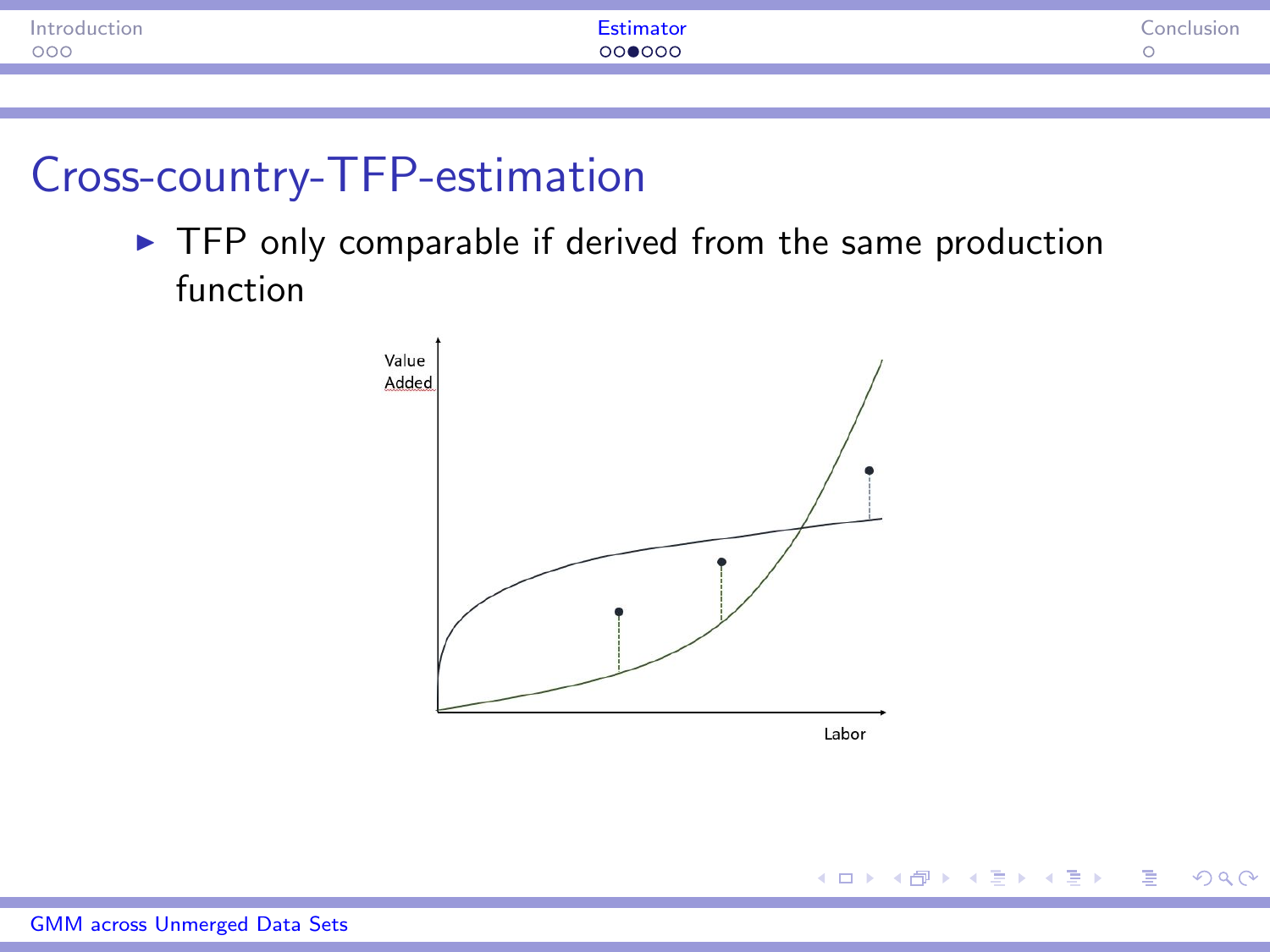<span id="page-7-0"></span>

| Introduction<br>000 | 000●00 |  |
|---------------------|--------|--|
|                     |        |  |

### Cross-country-TFP-estimation

 $\triangleright$  TFP only comparable if derived from the same production function



 $\triangleright$  Current round contains first cross-country comparable TFP from an estimated production function [\(ex](#page-6-0)[pe](#page-8-0)[r](#page-6-0)[im](#page-7-0)[e](#page-8-0)[n](#page-3-0)[t](#page-4-0)[a](#page-9-0)[l\)](#page-10-0) nar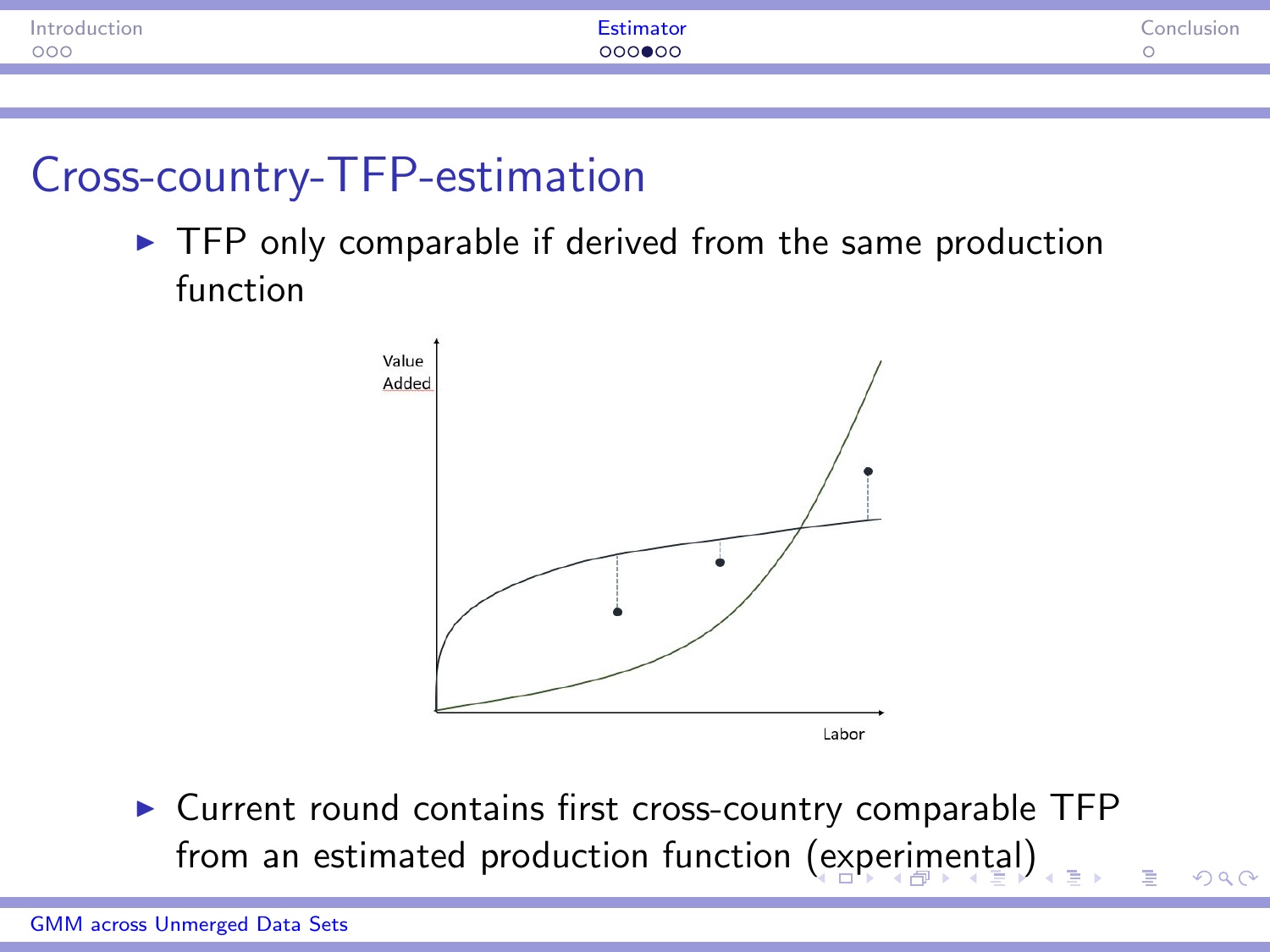<span id="page-8-0"></span>

| troduction |        |  |
|------------|--------|--|
| 000        | COOO#1 |  |

 $\triangleright$  Data split with Y & X in different data sets

$$
\blacktriangleright \hat{\beta} = (Z'X)^{(-1)}(Z'Y)
$$

$$
(\mathbf{Z}'\mathbf{Y}) = \begin{bmatrix} \sum_i^N (1 * y_i) \\ \sum_i^N (z_i^1 * y_i) \\ \sum_i^N (z_i^2 * y_i) \\ \cdots \end{bmatrix}
$$

 $PQQ$ 

重

∢ ロ ▶ ( 何 ) ( ミ ) ( ミ )

$$
\left(\mathbf{Z}^{\prime}\mathbf{X}\right)=\begin{bmatrix} \sum_{i}^{N}\left(1*x_{i}\right) \\ \sum_{i}^{N}\left(z_{i}^{1}*x_{i}\right) \\ \sum_{i}^{N}\left(z_{i}^{2}*x_{i}\right) \\ \cdots \end{bmatrix}
$$

[GMM across Unmerged Data Sets](#page-0-0)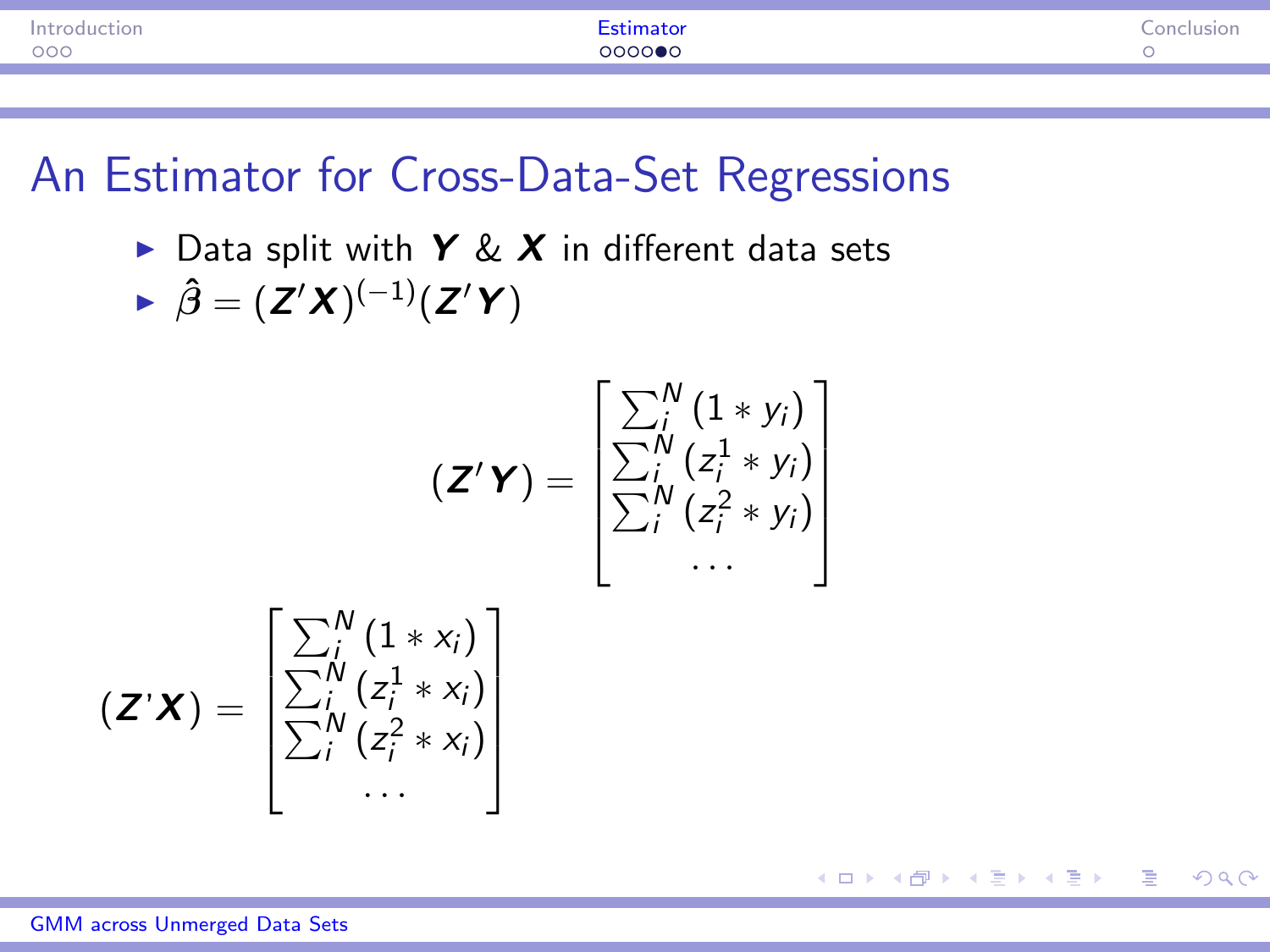<span id="page-9-0"></span>

| .<br>000 | $\sim$ $\sim$ $\sim$ |  |
|----------|----------------------|--|
|          |                      |  |

▶ Example: Do R&D subsidies affect workers'/inventors' wages?



 $209$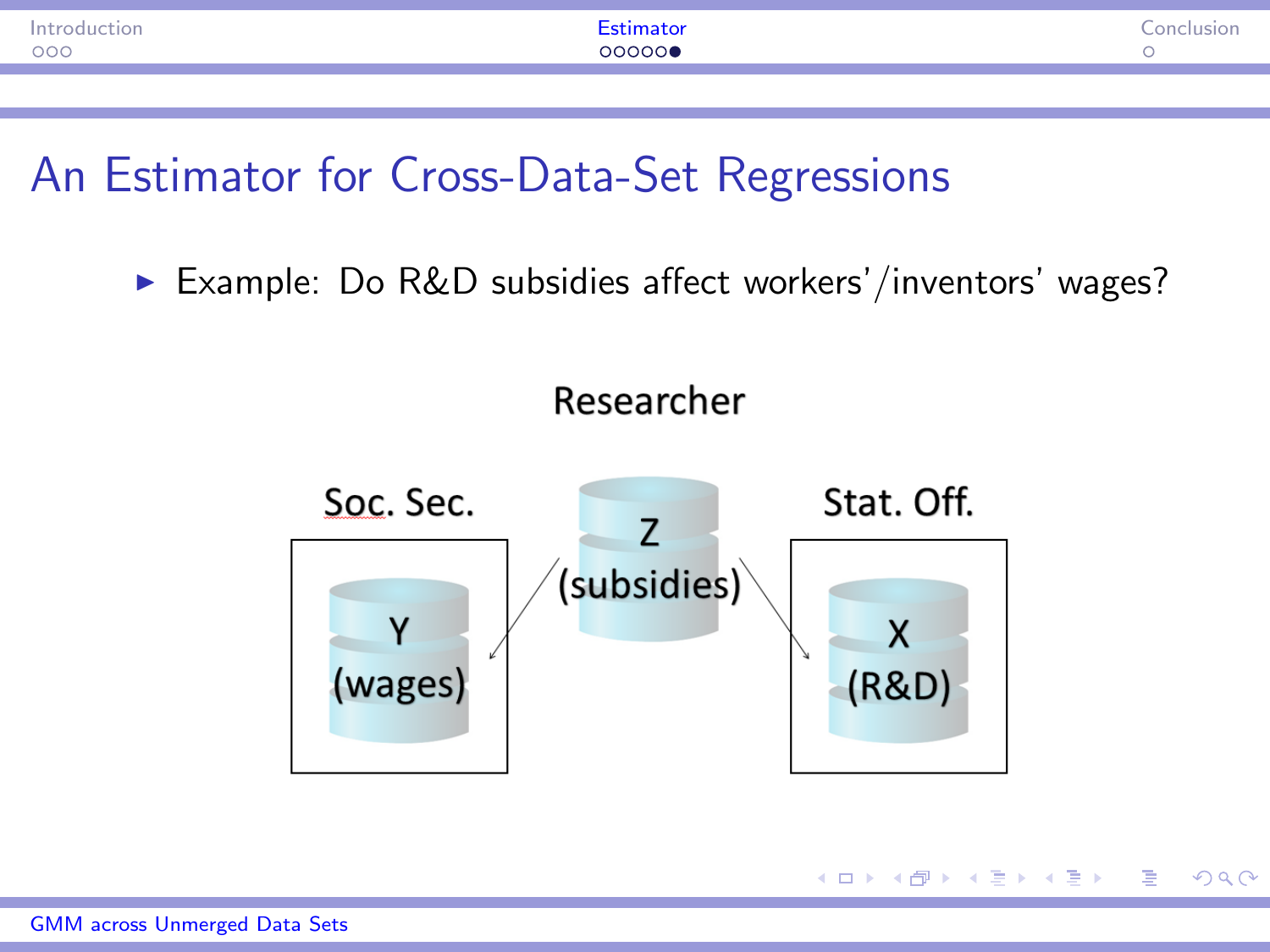<span id="page-10-0"></span>

| Introduction | <b>Contact Contact Contact Contact</b><br>:stimator | Conclusion<br>. |
|--------------|-----------------------------------------------------|-----------------|
| 000          | 000000                                              |                 |
|              |                                                     |                 |

# Conclusion

- $\triangleright$  Problem: Unmergeable data sets prevent regressions
- $\triangleright$  Contribution: New estimator that bridges separate data silos
- ▶ Application: Estimation of Cross-Country Production Function

 $2090$ 

 $\triangleright$  Code for the estimation: [\(soon\)](https://richard-braeuer.de/research/)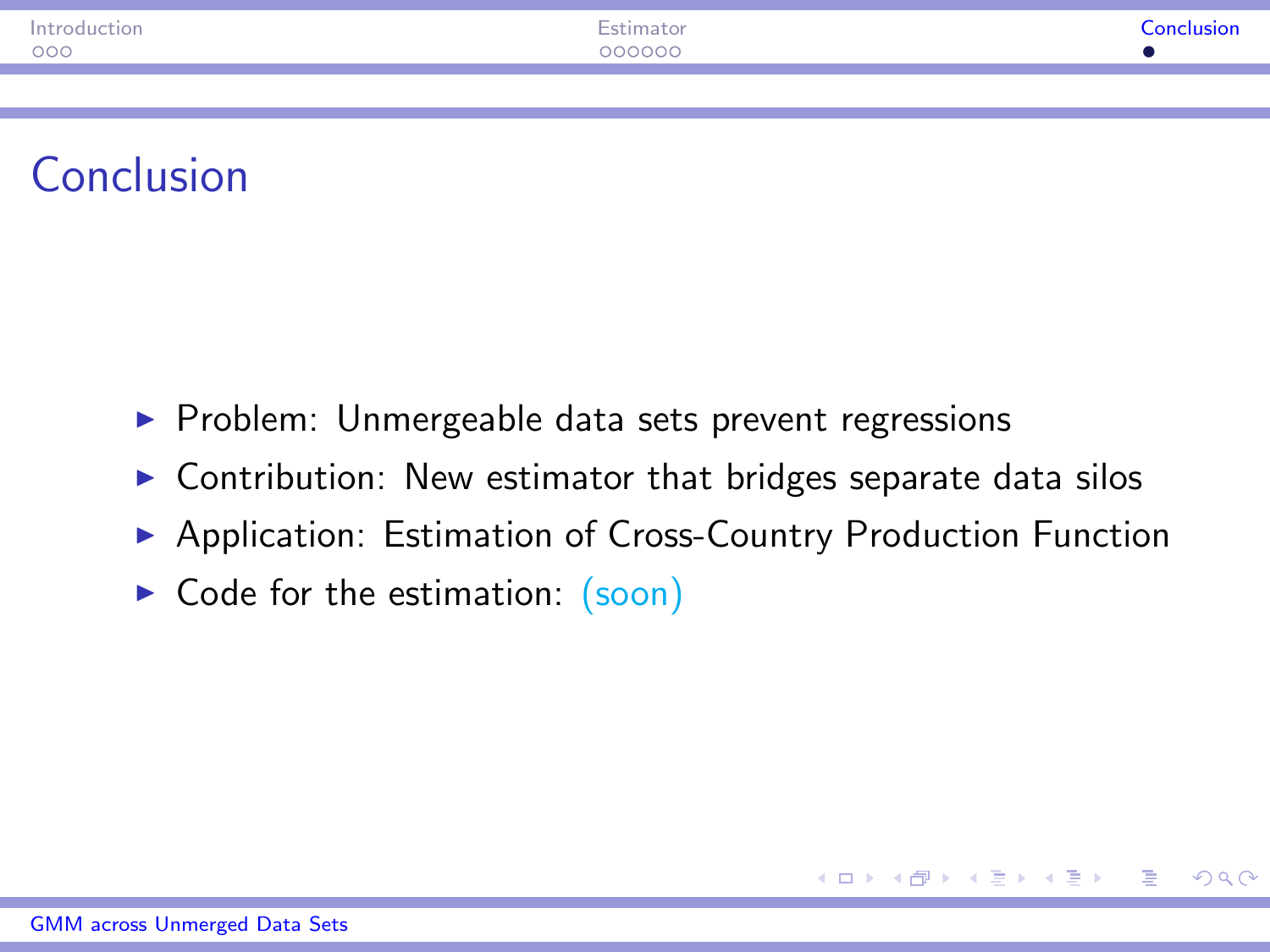<span id="page-11-0"></span>

| $\overline{\phantom{a}}$<br>$\sim$ $\sim$ $\sim$ $\sim$ $\sim$ $\sim$<br>000<br>000000 | $\sim$ |
|----------------------------------------------------------------------------------------|--------|
|                                                                                        |        |

#### Thank you for your attention

[GMM across Unmerged Data Sets](#page-0-0)